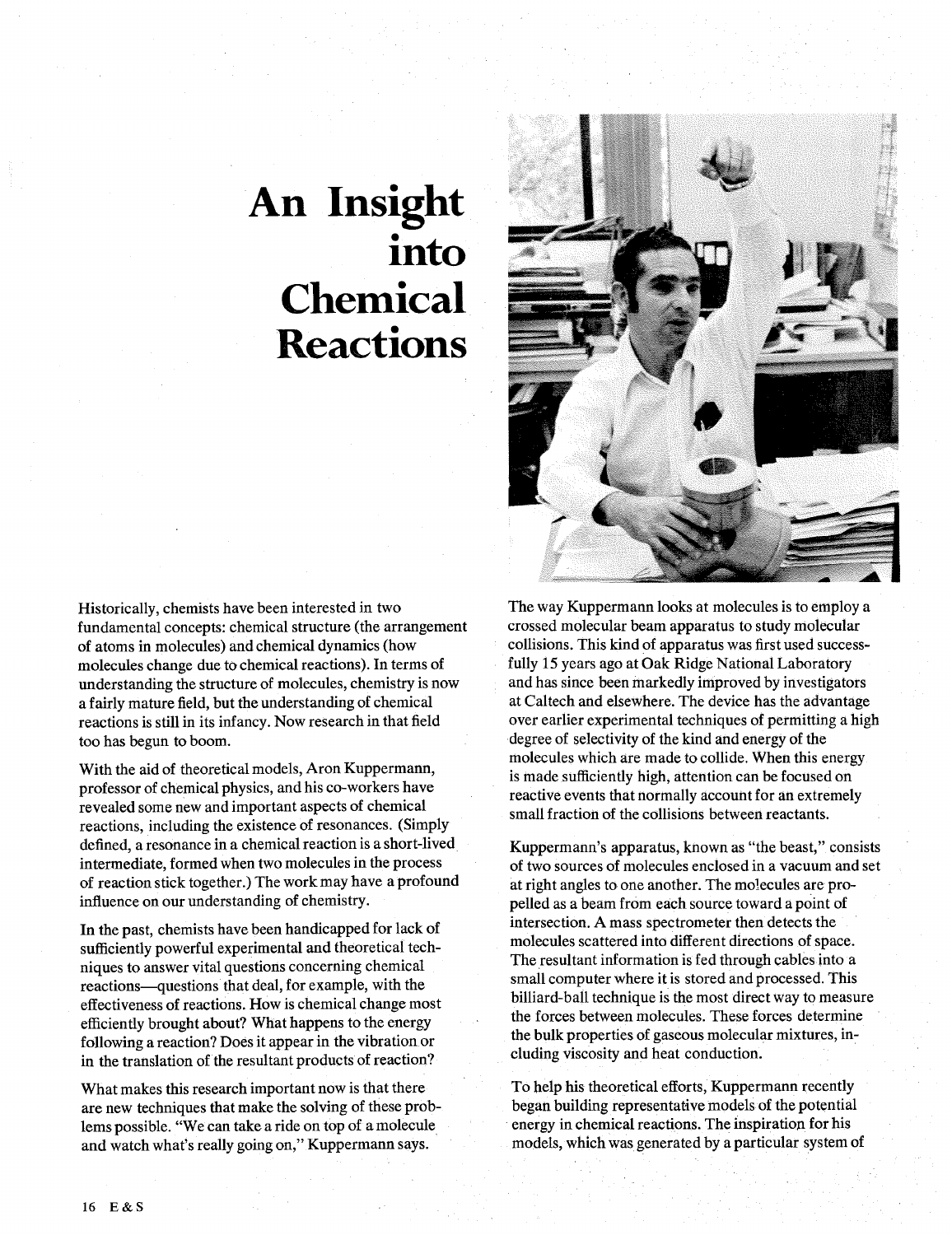

briefcase about 250 pages of notes-and on page 250 there's a big 'Eureka'."

The models illustrate to scale all the translational, vibrational, and rotational motions of the colliding molecules and of their reaction products. The internal anatomy of the models determines what chemistry is going on.

Two of the models have proved particularly useful. The first describes geometrically the simplest chemical reaction occurring in nature—the exchange of an atom between a hydrogen molecule and a hydrogen atom. The other model represents a similar process between a hydrogen molecule and a fluorine atom to produce hydrogen fluoride. This product is formed with a large amount of vibrational energy and is one of the key processes in the hydrogen-fluorine chemical laser—one of the most powerful chemical lasers in existence.

Both models are equipped with hinges that allow partial disassembly, thus affording a view of their interiors. The intricate topological structure reveals, through the size and shapes of the holes and passageways, the prominent features of chemical events-giving clues to the probability of the occurrence of various reactions. By simply looking at the hydrogen-fluorine model, Kuppermann has suggested that the deactivation of vibrationally excited hydrogen fluoride molecules by

![](_page_1_Picture_5.jpeg)

Aron Kuppermann, professor of chemlcal physics, conceived, demathematical coordinates, he says, "came in a flash, but signed, and built this deceptively simple-looking balsa wood model<br>only after many months of intensive work. I have in my of the potential energy in a chemical react only after many months of intensive work. I have in my of the potential energy in a chemical reaction. His gestures only hint<br>at its inner complexities—a labyrinth of channels through which the tracks of colliding molecules and their reaction products can be traced.